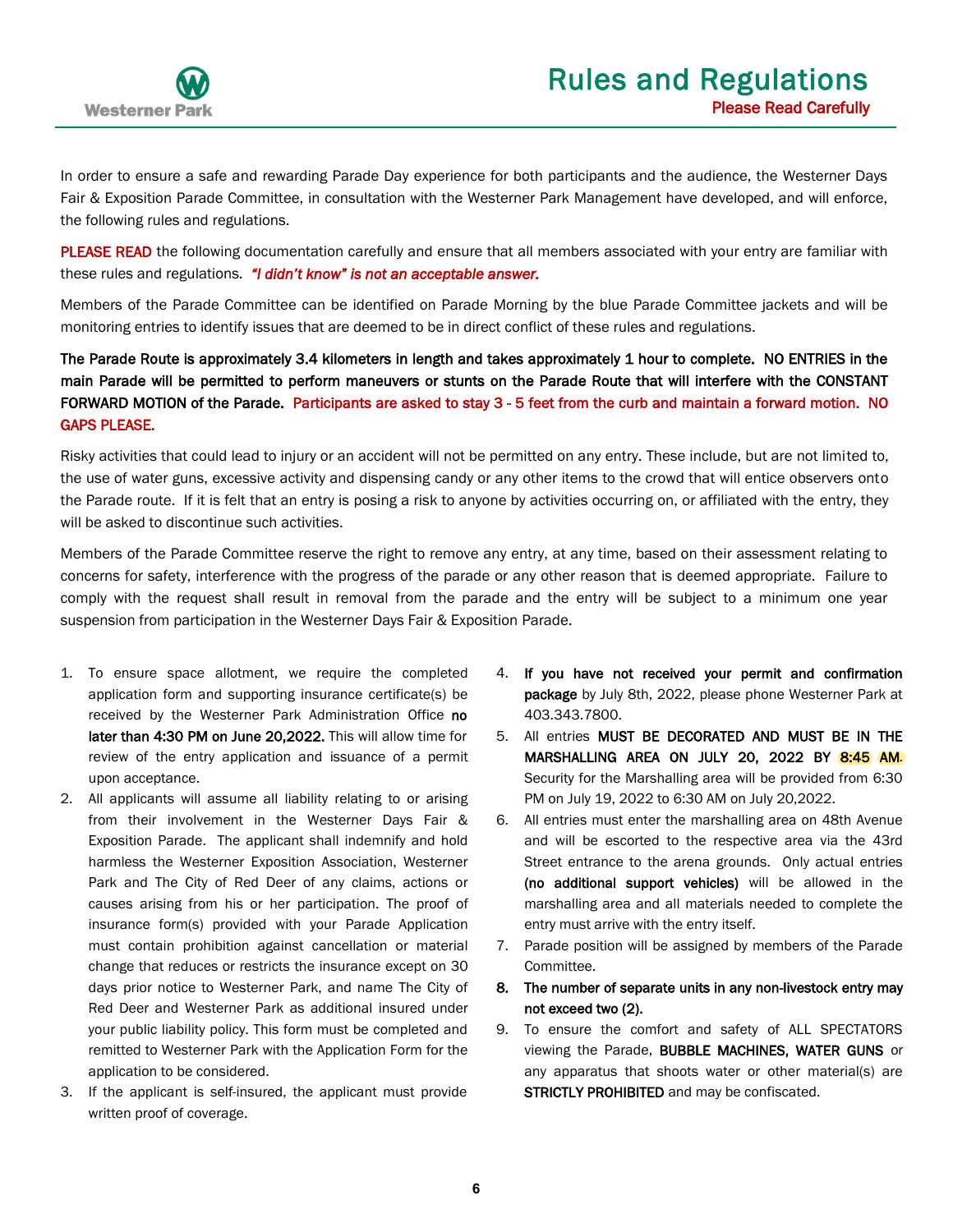- 11. No material may be handed out or thrown from any parade entry along the parade route. Distribution of gifts, merchandise, literature or other material at any time along the parade route is **STRICTLY PROHIBITED.**
- 12. All vehicles, must be clean and decorated to a minimum of 80%. Float tow vehicles must be clean and decorated tastefully (not necessarily 80%) to compliment the rest of the entry. Any vehicle, which does not meet decoration requirements, will not be permitted to enter the parade route.
- 13. Motorcycle entries must be 80% decorated in such a way that it does not impede the safe operation of the unit. Limit of 5 per group.
- 14. Wrapped vehicles must be decorated to a minimum of 80% in addition to their "wrap". Murals, wrapped vehicles and custom paint jobs may be incorporated into the design of the decoration but are not considered decorations.
- 15. Protective equipment, especially helmets, must be worn for motorcycles, rollerblading, biking and skateboarding.
- 16. Livestock participants under the age of 16 are required to wear protective helmets.
- 17. Adequate supervision of children and youth must be provided, prior to and during the parade. For any entry with "walkers" (ie. staff members, volunteers, kid/adult sport organizations, etc. that are walking with/without a float), must be supervised, and adhere to the additional walking guide provided during Route. Minimum: one (1) adult to every five (5) children.
- 18. All drivers must have a valid driver's license. All entries must allow drivers a 180-degree view of the route at all times and emergency exit accessibility must be available, if required. All entries, detached or otherwise, should have direct communication with the driver.
- 19. Adequate ventilation for exhaust systems is required and all non-livestock entries must be equipped with a fire extinguisher.
- 20. The blowing of horns, sirens and playing loud music will only be allowed on the parade route, not in the marshalling area and must be kept to a reasonable level while on the parade route. Acceptable noise levels will be determined by members of the Parade Committee and any requests to adjust sound levels must be adhered to.
- 21. No entry or activity affiliated with the entry may be higher than 14 feet or exceed a length of 53 feet (total overall length). Only one towed unit per entry.
- 22. In accordance with the City of Red Deer Smoke Free Bylaw, there will be NO SMOKING ALLOWED in the Marshalling Area.
- 23. All units carrying people must be equipped with adequate restraining devices that can reasonably be considered capable of stopping anyone falling from the unit. Anyone riding on the unit must be properly braced and seating properly anchored. (See example on following page)
- 24. No one riding on a vehicle shall extend his or her arms outside of the entry and no one shall be permitted to ride on the trunk of open vehicles and must be seated inside the vehicle.
- 25. The name of the sponsor may be displayed in a size appropriate to the entry, however, no additional audio or print advertising will be allowed.
- 26. All Livestock entries must exhibit proper disposition and be in control without assistance at all times. Livestock must be well groomed, healthy and free of any wounds or sores. All Livestock entries must be "parade-wise", and in proper condition to safely complete the parade route.
- 27. All tack associated with Livestock entries must be in good working order and properly fitted to the animal. Draw pins on all harness entries must be properly secured.
- 28. All livestock entries are responsible for ensuring the parking area is clean of animal excrement upon departure.
- 29. If control should become a problem with any Livestock entry while on the parade route, members of the Parade Committee will pull the entry off the route at the first appropriate location.
- 30. Once the Parade has commenced, all entries must follow the Parade route to completion, rain or shine, barring any technical difficulties.
- 31. In the case of an emergency with participants or the audience, Parade participants must move to the right of the Parade route to allow clear, unhindered access for Emergency Vehicles which are normally located in the marshalling area.

## PLEASE RETAIN THESE RULES FOR FLOAT OPERATOR AND ENSURE ALL PARTICIPANTS WITH ENTRY ARE AWARE OF THESE RULES. *"I DIDN'T KNOW" IS NOT AN ACCEPTABLE ANSWER.*